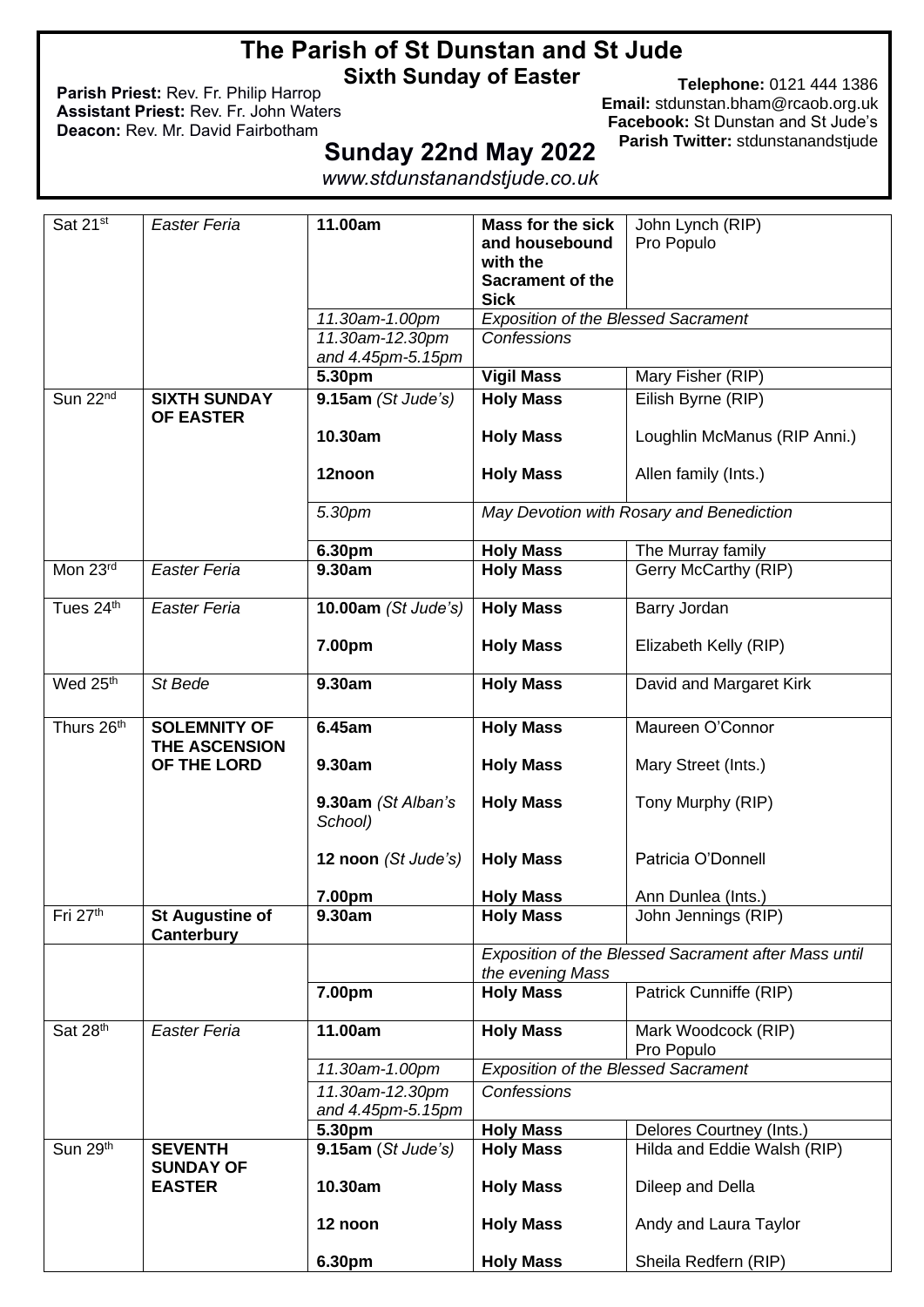

**Welcome to Mass.** The 9.15am Mass today at St Jude's is the Family Mass with a group of children from St Jude's school helping with the liturgy.

**This Thursday is the Solemnity of the Ascension of the Lord** which is one of the great Holy Days of the year. The Ascension is an important moment in the season of Easter when Jesus ascends to His Father. He takes the humanity he received from Mary, and crucified on the cross, and is now exalted to his Father's presence. There will be a number of Masses in the parish to enable all to attend Mass this day, beginning with the 6.45am at St Dunstan's. The schools will also be present at some of the Masses

**Sunday Mass Obligation.** During the days of the pandemic the obligation for all Catholics to hear Mass on Sunday was lifted as it was deemed unsafe to gather. Due to various measures the severity of the virus has been much reduced, and for some time the country has been moving out of the pandemic phase and returning to a greater normality. Our bishops have decided that it is a good time to encourage everyone who is able to come back to Mass. The restoration of the Sunday obligation will take effect from Pentecost Sunday, the birthday of the Church. The bishops also acknowledge that for many people during the lockdown the livestreaming of Mass was a much appreciated gift – and will continue to be so by those who are sick or vulnerable (or those caring for the seriously ill) for whom there is no obligation, as before, to come to Mass. But for the ablebodied, livestream Mass will not fulfil the Christian obligation to gather at the Altar. If you can spread the word around – it might give the necessary nudge to a number of people who have been absent from Mass for some time and to return to the full practice of the faith. You will be able to read the bishop's document on the website.

**Help for Ukrainian Refugees:** Father Hudson's Care is working with the Archdiocese of Birmingham and Ukrainian communities to provide support for people forced to leave Ukraine because of the war. Many people want to help Ukrainian refugees by offering accommodation in their homes. The Archdiocese has asked Father Hudson's Care to work with Catholic Ukrainian communities to co-ordinate such offers of help, working alongside matching agencies, local councils and CSAN. If you wish to offer accommodation, please contact Father Hudson's on 01675 434000 between the hours of 8:30 – 5:00pm Monday to Thursday, and 8:30 - 4:30pm on Friday.

**Gift Aid Envelopes:** There are still a number of Gift Aid and planned giving boxes still to be collected. If you haven't collected yours, please could you collect them this weekend from church, or let us know you no longer want/need the envelopes. For those who give by direct debit you can still take your box as it has envelopes for the second collections held throughout the year.

**Church opening.** Church will open this week at 8.30am Monday to Thursday and will remain open until 12.30pm for those who wish to come and say a prayer before the Blessed Sacrament or light a candle. On Fridays, church will be open from 8.30am throughout the day until evening Mass for adoration of the Blessed Sacrament. Hopefully the church will be used enough to prevent misuse! The toilets won't be open during these times.

**Sunday Singing Group:** Thank you again to those who helped to lead the singing for the Holy Week and Easter liturgies. Following on from Easter, a singing group will meet approximately half an hour before both Sunday morning Masses at St Dunstan's to practise the hymns for the day. It would be wonderful to have some extra faces (and voices) to join us at either Mass.

**WINDOW the Parish magazine:** The summer issue is now being assembled. The deadline for articles, news, pictures or jokes is on **Sunday 19th June**. Please send to robertwilcher@btinternet.com or 179, Alcester Road South or drop into the presbytery marked WINDOW.

**We pray for those who have died recently:** Kitty Goldberg, Thomas Moreland, William Edward Behan, Margaret Patricia Taylor (Requiem Mass 13<sup>th</sup> June, 11am), Mary McGuiness, Jean Mullins, Kevin McCaughey (Requiem Mass 1st June, 9.30am), and Nina Mousley. The funeral of Mary McGuiness is on Monday 23rd May 2pm at Robin Hood Crematorium, and the funeral of Jean Mullins is on Tuesday 24<sup>th</sup> May 11.30am, at St Bridget's, Northfield.

**We pray for those to be Baptised today:** Elaya Wray at St Dunstan's.

**The next Baptism Preparation Meeting** is on Tuesday 7<sup>th</sup> June at 7.45pm in St Dunstan's Church. If you would like to come to this meeting, please contact the Parish office and leave your name and phone number.

**Prayer Group** in the Conference Room every Sunday at 7.30pm. All welcome.

**Lectio Divina** in the Conference Room after Mass every Monday when we reflect on the following Sunday's Gospel and how it inspires and informs everyday life with its joys and challenges.

**Little Lambs:** A chance for a coffee and chat with other parents, grandparents and carers whilst the children play in a COVID safe environment. Come and join us in the Conference Room from 10.15am to 12.15pm this Friday.

**Two's Company Befriending** is part of a national charity called Living Lives UK which addresses loneliness and social isolation. Weekly contact can help unsupported people start again, regain confidence and find connection in their local community. If you are interested in getting involved, please contact Anne Palmer on 0800 999 1928 or email anne.palmer@newlifebaptistchurch.org.uk.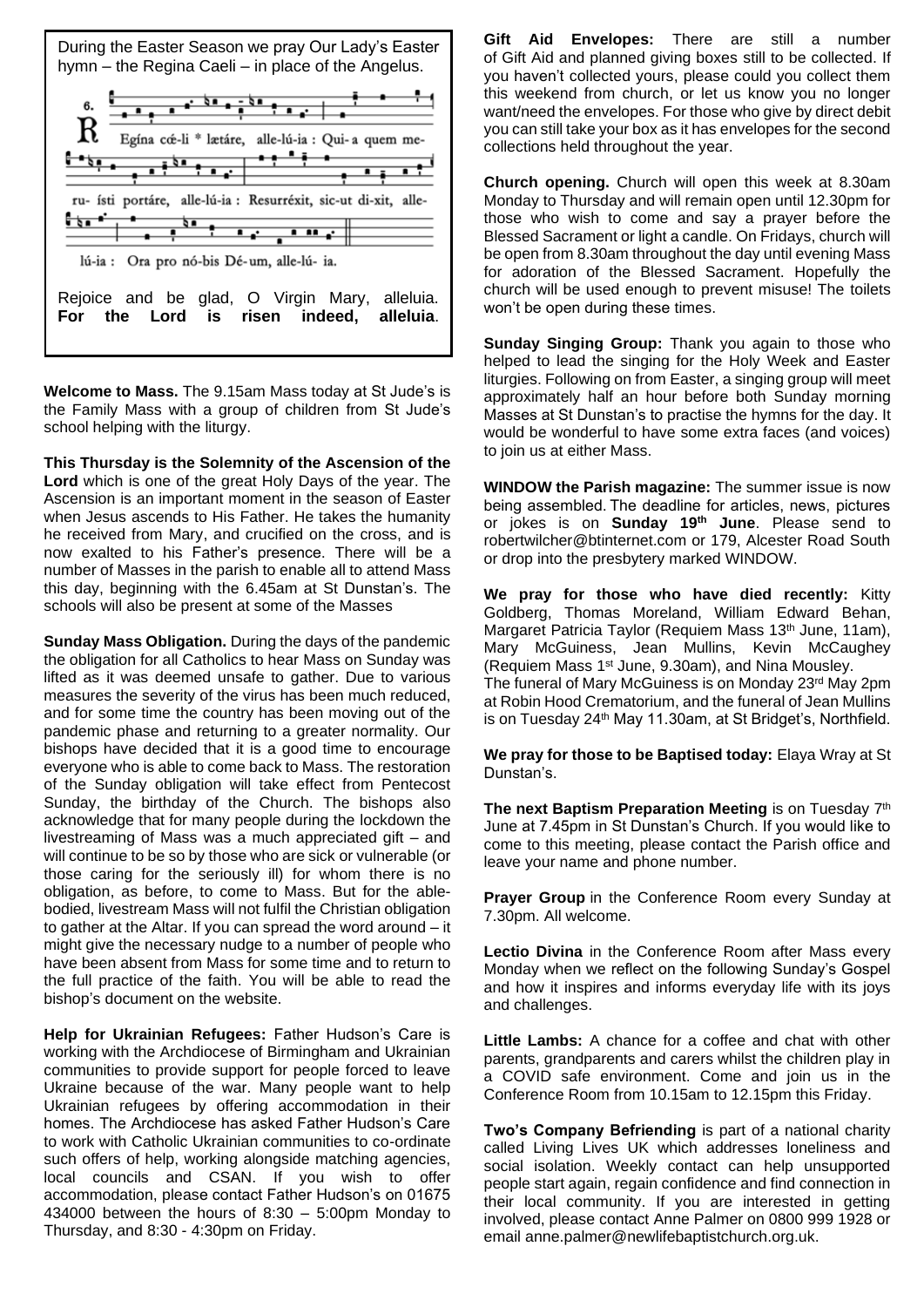

**Donations of Cakes** of any kind needed for a cake sale at the Queen's Platinum party. Please bring your donations to St Dunstan's Church either in Saturday 4<sup>th</sup> June or on the morning of Sunday 5<sup>th</sup> June. Many thanks.

**Walsingham:** A good number of parishioners are going on pilgrimage to Our Lady's shrine on Friday. Any parishioners who would like petitions taking. please drop them in the presbytery or hand to one of the priests.

*Final Arrangements for pilgrims!* Please meet at the entrance to the church car park on Institute Road at 9.00am on Friday 27th May where the coach will be waiting for us. You will be given an itinerary, room details and further information about the weekend on the coach. Inform Isabel O'Connell of any dietary requirements before Thursday 26<sup>th</sup> May. Her number is 07758004306.

**Important**: If you have any Covid symptoms in the run up to the pilgrimage, please do not come on the trip.

**Vacancy for Exam Invigilators at St Paul's School for Girls:** This is a casual post that would suit somebody with a flexible approach to working as you would only be required for PPE and External examinations. £10.76 per hour including holiday pay. For further details and to download

## **GUIDANCE FOR HOLY COMMUNION**

There have been occasions where people have walked away with the sacred host without consuming it.

**It is very important** for the respect we ought to give to the most Holy Sacrament, that:

- 1. You remove your face covering from your mouth immediately before receiving communion so that you can receive.
- 2. If you do receive the Holy Eucharist in the hand, consume the host immediately before stepping away from the priest.
- 3. It is also respectful to leave a reasonable space before the person in front of you. There's no rush, and we won't run out of the Blessed Sacrament.

| <b>COLLECTIONS:</b>                                          |                                                                     |  |  |
|--------------------------------------------------------------|---------------------------------------------------------------------|--|--|
| <b>Gift Aid</b><br><b>Non-Gift Aid</b><br><b>Fabric Fund</b> | <b>St Dunstan's</b><br>£ 476.00<br>£792.09<br>£ 212.20              |  |  |
| <b>Gift Aid</b><br><b>Non-Gift Aid</b><br><b>Fabric Fund</b> | St Jude's<br>£ 56.70<br>£148.02<br>£ 130.45                         |  |  |
| weekend<br>Communications.                                   | There will be a retiring collection next<br>for the <b>Catholic</b> |  |  |

an application pack, see our website www.stpaulgl.bham.sch.uk

**Vacancy for a Sixth Form Mentor and Learning Hub Assistant for September 2022 at St Paul's School for Girls:** Monday - Thursday 10am – 6pm, Fri 10am – 5pm. £21,695 term time only. Suitable for a graduate to help encourage the academic progress of Sixth Form students and those girls choosing to study in the Learning Hub after school. For further details, see our website, www.stpaulgl.bham.sch.uk. Application deadline is Friday 07 June 2022 noon.

**Oscott College Organ Recital**. The seminary community is arranging an organ recital at 4.30 pm on Sunday 29th May. Tickets are £10 each, which includes a cream tea after the recital. Proceeds will go to the Tabor House homeless project in Birmingham. There is also the opportunity to join the seminary for Evening Prayer at 6:30 pm. If you would like to attend, please contact Martin Casey on 07980 650005 or [mfpcasey@hotmail.com.](mailto:mfpcasey@hotmail.com) Transport from and returning to St Dunstan's can be arranged, or you are welcome to make your own way, but we have been asked to advise the seminary of numbers for seating and catering purposes.